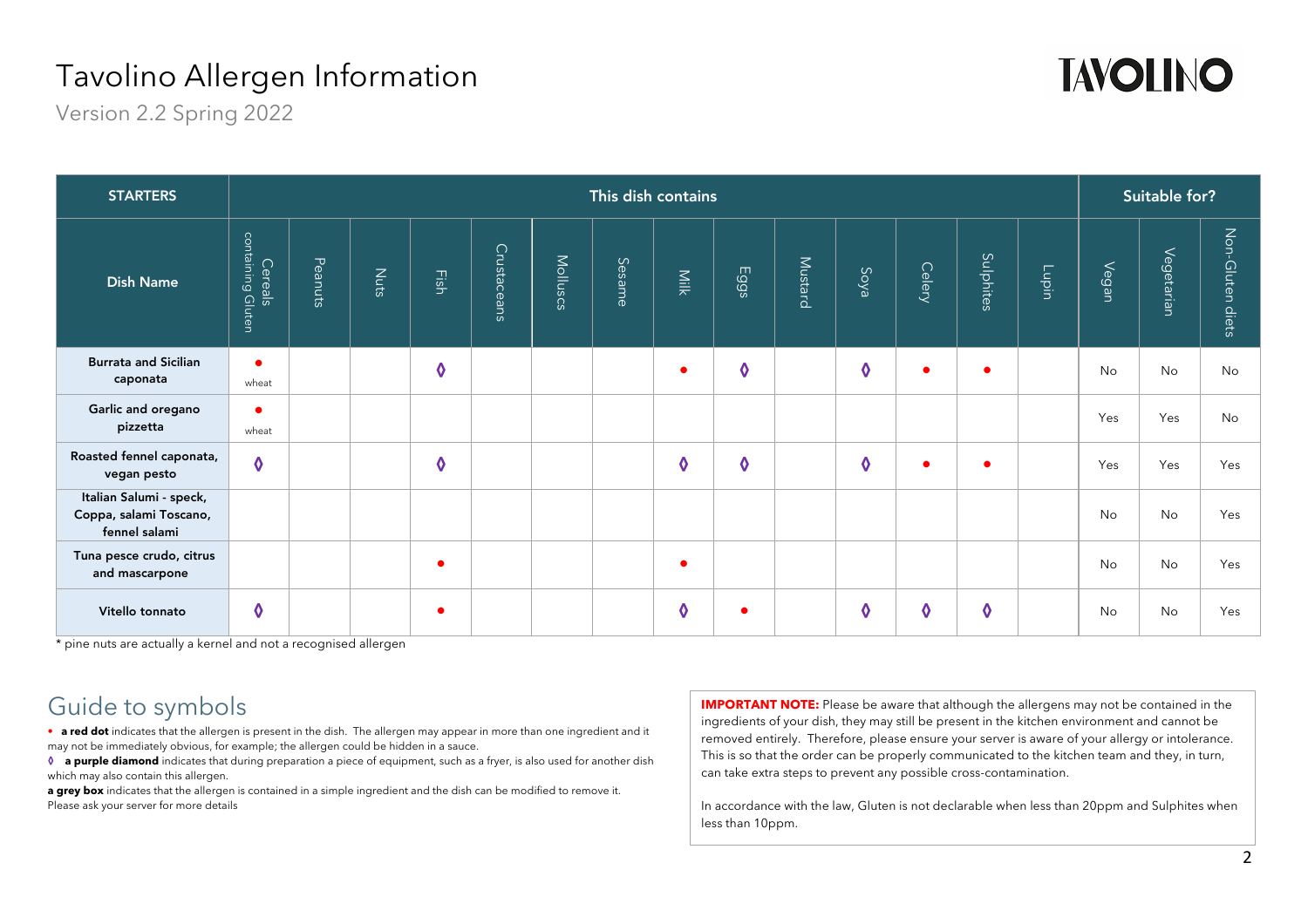

Version 2.2 Spring 2022

| <b>SECONDI</b>                                                      | This dish contains              |         |        |      |             |          |        |      |      |         |      |               |           |       | Suitable for? |            |                     |  |
|---------------------------------------------------------------------|---------------------------------|---------|--------|------|-------------|----------|--------|------|------|---------|------|---------------|-----------|-------|---------------|------------|---------------------|--|
| <b>Dish Name</b>                                                    | containing<br>Cereals<br>Gluten | Peanuts | Nuts   | Fish | Crustaceans | Molluscs | Sesame | Milk | Eggs | Mustard | Soya | <b>Celery</b> | Sulphites | Lupin | Vegan         | Vegetarian | Non-Gluten<br>diets |  |
| Whole baked sea bream,                                              |                                 |         |        |      |             |          |        |      |      |         |      |               |           |       |               |            |                     |  |
| tomatoes, olives, chilli and<br>oregano                             |                                 |         |        |      |             |          |        |      |      |         |      |               |           |       | No            | No         | Yes                 |  |
| Pan seared picanha,<br>celeriac, charred leeks and<br>walnuts       |                                 |         | walnut |      |             |          |        |      |      |         |      |               |           |       | <b>No</b>     | <b>No</b>  | Yes                 |  |
| Corn fed chicken breast,<br>mushroom ragu                           | $\bullet$<br>wheat              |         |        |      |             |          |        |      |      |         |      |               |           |       | No            | <b>No</b>  | <b>No</b>           |  |
| Pan fried stone bass,<br>pancetta, cannellini and<br>borlotti beans | wheat                           |         |        |      |             |          |        |      |      |         |      |               |           |       | No            | <b>No</b>  | <b>No</b>           |  |

\* pine nuts are actually a kernel and not a recognised allergen

Guide to symbols

• **a red dot** indicates that the allergen is present in the dish. The allergen may appear in more than one ingredient and it may not be immediately obvious, for example; the allergen could be hidden in a sauce.

**1 a purple diamond** indicates that during preparation a piece of equipment, such as a fryer, is also used for another dish which may also contain this allergen.

**a grey box** indicates that the allergen is contained in a simple ingredient and the dish can be modified to remove it. Please ask your server for more details

**IMPORTANT NOTE:** Please be aware that although the allergens may not be contained in the ingredients of your dish, they may still be present in the kitchen environment and cannot be removed entirely. Therefore, please ensure your server is aware of your allergy or intolerance. This is so that the order can be properly communicated to the kitchen team and they, in turn, can take extra steps to prevent any possible cross-contamination.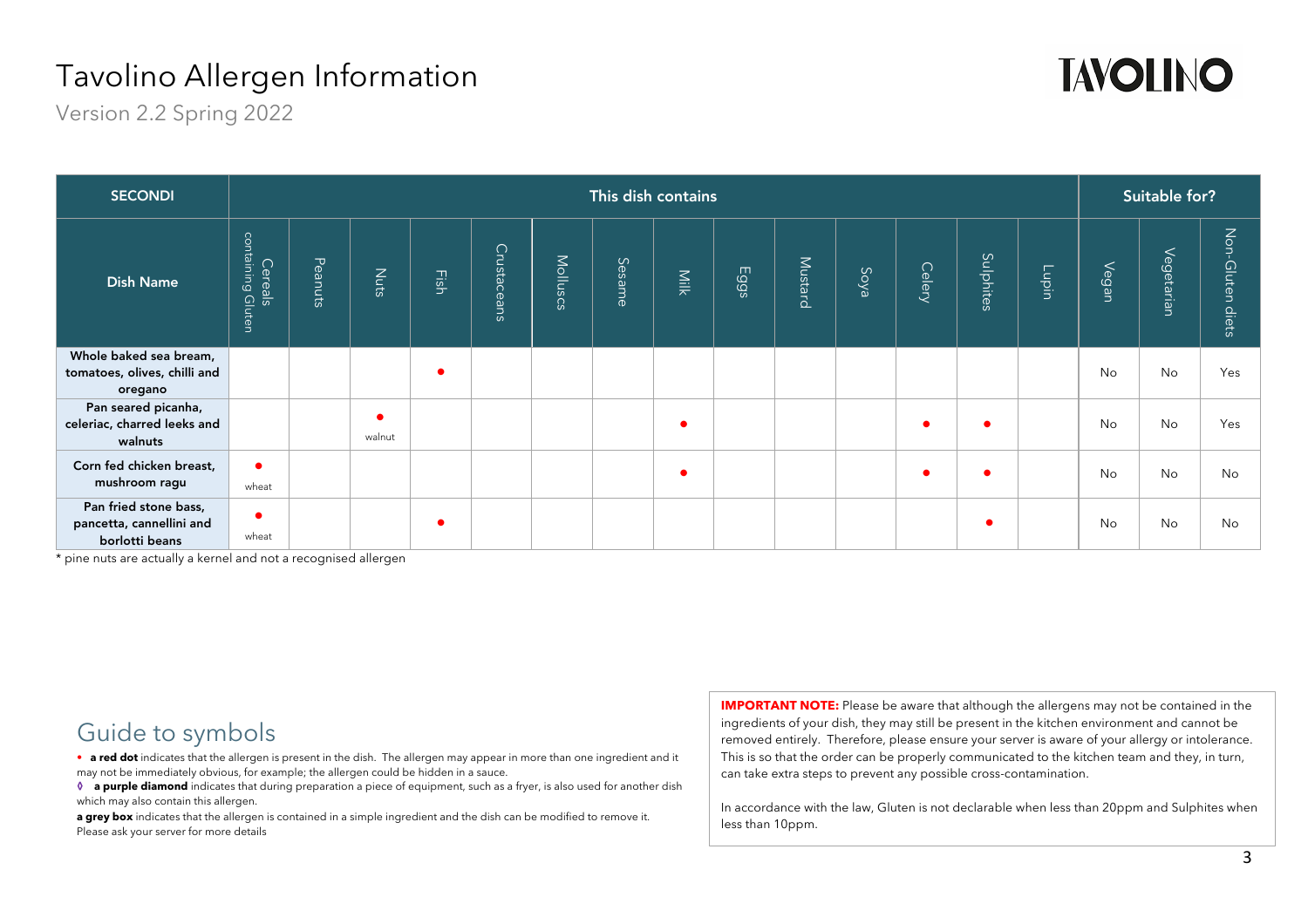

Version 2.2 Spring 2022

| <b>PIZZA</b>                                                              | This dish contains              |         |                     |      |             |          |        |      |      |         |           |        |           |       | Suitable for? |            |                     |  |
|---------------------------------------------------------------------------|---------------------------------|---------|---------------------|------|-------------|----------|--------|------|------|---------|-----------|--------|-----------|-------|---------------|------------|---------------------|--|
| <b>Dish Name</b>                                                          | containing<br>Gluten<br>Cereals | Peanuts | Nuts                | Fish | Crustaceans | Molluscs | Sesame | Milk | Eggs | Mustard | Soya      | Celery | Sulphites | Lupin | Vegan         | Vegetarian | Non-Gluten<br>diets |  |
| Four cheese pizza                                                         | ٠<br>wheat                      |         |                     |      |             |          |        |      |      |         | $\bullet$ |        |           |       | No            | No         | No                  |  |
| Gorgonzola riserva - San<br>Daniele prosciutto,<br>artichokes and walnuts | ٠<br>wheat                      |         | $\bullet$<br>walnut |      |             |          |        |      |      |         | $\bullet$ |        |           |       | No            | No         | No                  |  |
| Margherita, tomato, basil<br>and fior di latte                            | $\bullet$<br>wheat              |         |                     |      |             |          |        |      |      |         | $\bullet$ |        |           |       | No            | Yes        | No                  |  |
| Calabrese - spicy nduja,<br>burrata, black olives and<br>chilli           | $\bullet$<br>wheat              |         |                     |      |             |          |        |      |      |         | $\bullet$ |        |           |       | No            | No         | No                  |  |
| Roasted red pepper, pine<br>nut, pesto and black<br>olive add burrata     | $\bullet$<br>wheat              |         |                     |      |             |          |        |      |      |         | $\bullet$ |        |           |       | <b>No</b>     | <b>No</b>  | <b>No</b>           |  |
| Roasted red pepper, pine<br>nut, pesto and black olive                    | $\bullet$<br>wheat              |         |                     |      |             |          |        |      |      |         | ٠         |        |           |       | Yes           | Yes        | No                  |  |

\* pine nuts are actually a kernel and not a recognised allergen

### Guide to symbols

• **a red dot** indicates that the allergen is present in the dish. The allergen may appear in more than one ingredient and it may not be immediately obvious, for example; the allergen could be hidden in a sauce.

**a purple diamond** indicates that during preparation a piece of equipment, such as a fryer, is also used for another dish which may also contain this allergen.

**a grey box** indicates that the allergen is contained in a simple ingredient and the dish can be modified to remove it. Please ask your server for more details

**IMPORTANT NOTE:** Please be aware that although the allergens may not be contained in the ingredients of your dish, they may still be present in the kitchen environment and cannot be removed entirely. Therefore, please ensure your server is aware of your allergy or intolerance. This is so that the order can be properly communicated to the kitchen team and they, in turn, can take extra steps to prevent any possible cross-contamination.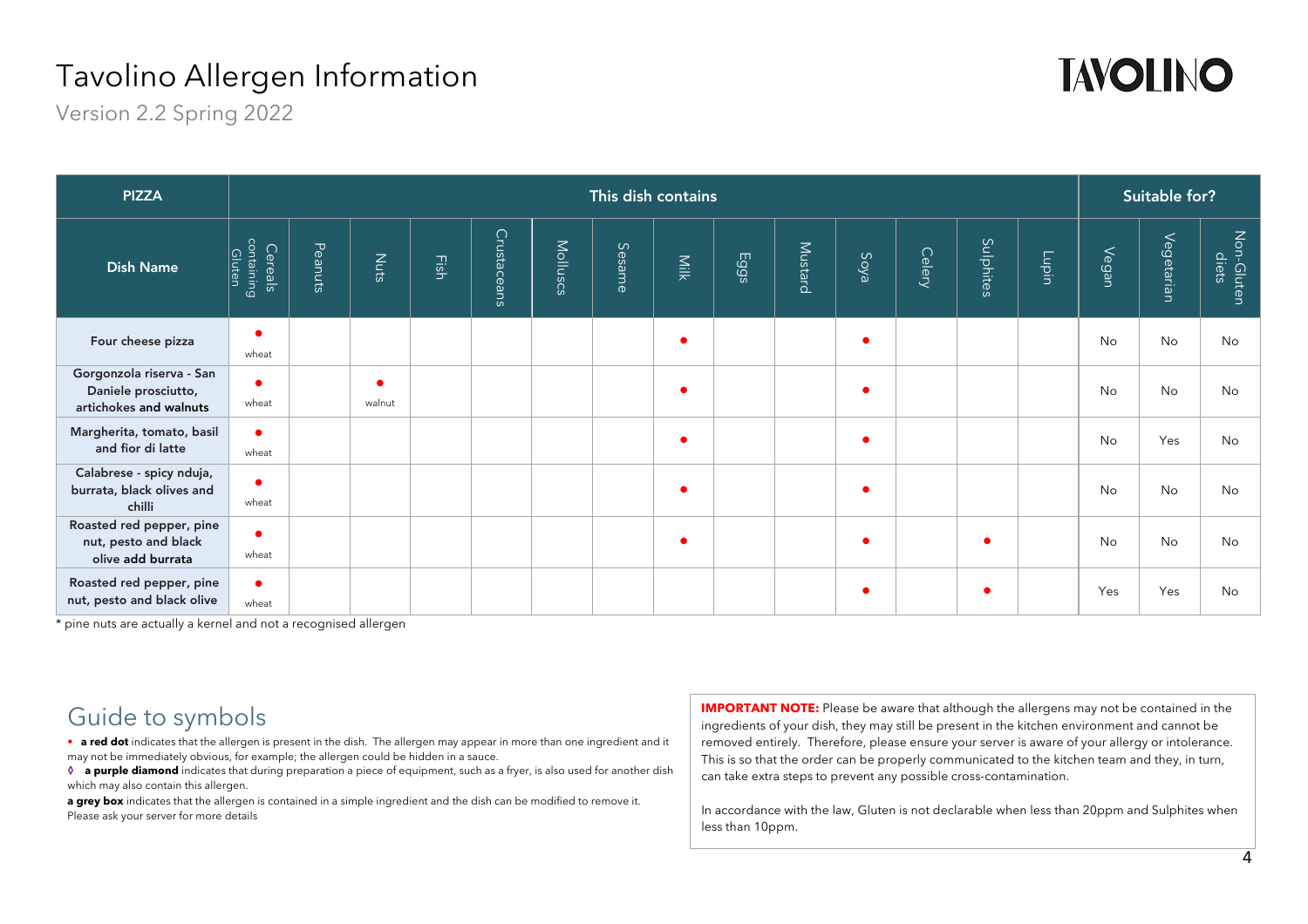

Version 2.2 Spring 2022

| <b>PASTA</b>                               | This dish contains           |         |             |      |             |           |        |      |      |         |           |           |           |               | Suitable for? |            |                     |  |
|--------------------------------------------|------------------------------|---------|-------------|------|-------------|-----------|--------|------|------|---------|-----------|-----------|-----------|---------------|---------------|------------|---------------------|--|
| <b>Dish Name</b>                           | containing Gluten<br>Cereals | Peanuts | <b>Nuts</b> | Fish | Crustaceans | Molluscs  | Sesame | Milk | Eggs | Mustard | Soya      | Celery    | Sulphites | $\frac{1}{2}$ | Vegan         | Vegetarian | Non-Gluten<br>diets |  |
| Sicilian red prawn<br>tagliatelle          | $\bullet$<br>wheat           |         |             |      | $\bullet$   |           |        |      |      |         |           |           | c         |               | No            | No         | No                  |  |
| Mafaldine, datterini<br>tomatoes and basil | ٠<br>wheat                   |         |             |      |             |           |        |      |      |         | $\bullet$ |           |           |               | Yes           | Yes        | <b>No</b>           |  |
| Bucatini 'cacio e pepe'                    | $\bullet$<br>wheat           |         |             |      |             |           |        |      |      |         |           |           |           |               | No            | No         | No                  |  |
| Mussel, pancetta and<br>lemon bucatini     | $\bullet$<br>wheat           |         |             |      |             | $\bullet$ |        |      | - 6  |         |           |           |           |               | No            | No         | No                  |  |
| Spicy pork and nduja<br>ragu tagliatelle   | $\bullet$<br>wheat           |         |             |      |             |           |        |      |      |         |           | $\bullet$ |           |               | No            | No         | No                  |  |

\* pine nuts are actually a kernel and not a recognised allergen

Guide to symbols

• **a red dot** indicates that the allergen is present in the dish. The allergen may appear in more than one ingredient and it may not be immediately obvious, for example; the allergen could be hidden in a sauce.

**! a purple diamond** indicates that during preparation a piece of equipment, such as a fryer, is also used for another dish which may also contain this allergen.

**a grey box** indicates that the allergen is contained in a simple ingredient and the dish can be modified to remove it. Please ask your server for more details

**IMPORTANT NOTE:** Please be aware that although the allergens may not be contained in the ingredients of your dish, they may still be present in the kitchen environment and cannot be removed entirely. Therefore, please ensure your server is aware of your allergy or intolerance. This is so that the order can be properly communicated to the kitchen team and they, in turn, can take extra steps to prevent any possible cross-contamination.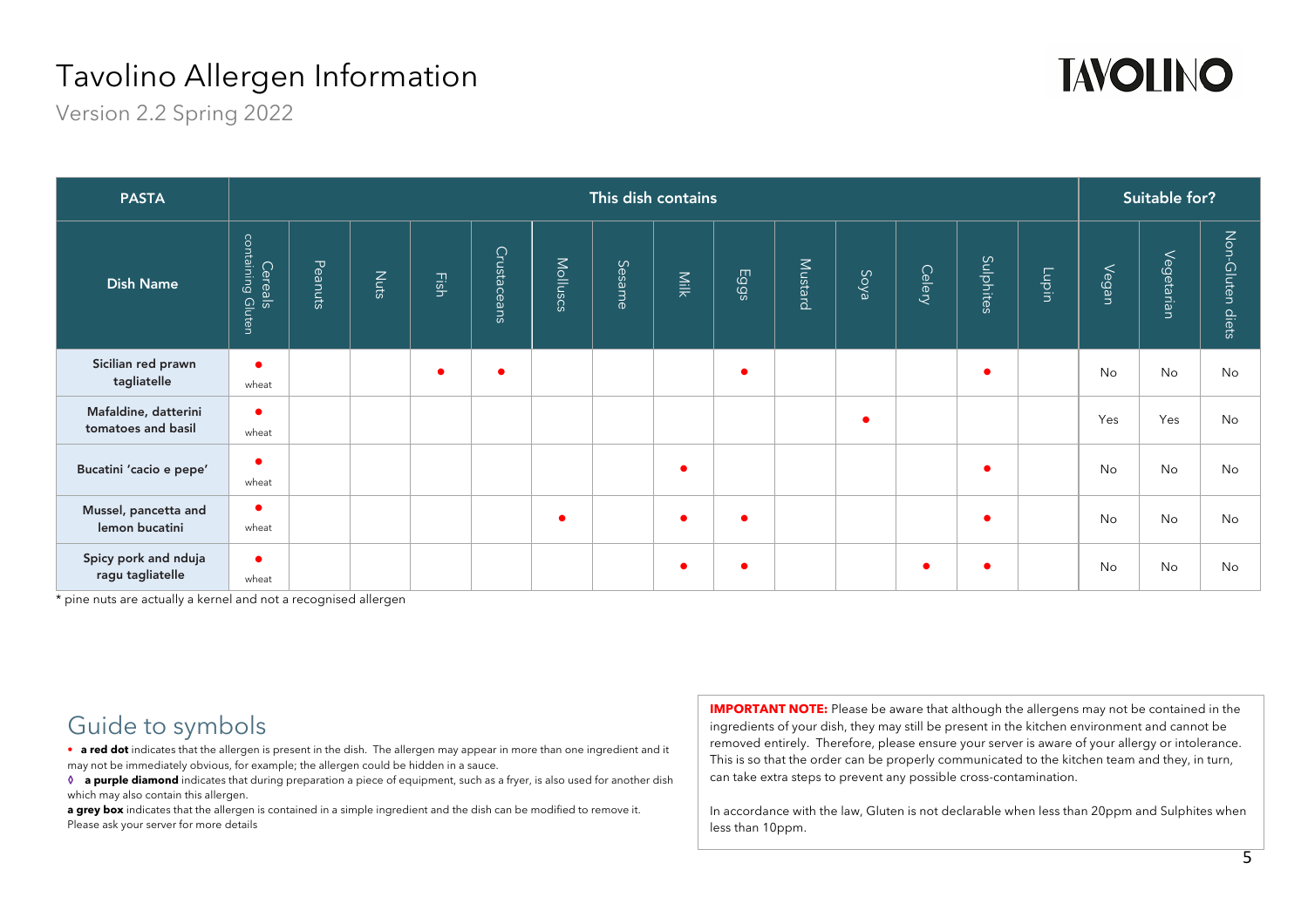

Version 2.2 Spring 2022

| SIDES/SNACKS/BAR                                                     | This dish contains           |         |      |                       |             |          |        |               |                         |           |                     |                                  |                         |                            | Suitable for? |            |                     |  |
|----------------------------------------------------------------------|------------------------------|---------|------|-----------------------|-------------|----------|--------|---------------|-------------------------|-----------|---------------------|----------------------------------|-------------------------|----------------------------|---------------|------------|---------------------|--|
| <b>Dish Name</b>                                                     | containing Gluten<br>Cereals | Peanuts | Nuts | Eish                  | Crustaceans | Molluscs | Sesame | Milk          | Eggs                    | Mustard   | Soya                | Celery                           | Sulphites               | $\overline{\mathsf{supp}}$ | Vegan         | Vegetarian | Non-Gluten<br>diets |  |
| Crispy potatoes, vegan<br>tomato and garlic mayo                     | $\boldsymbol{\delta}$        |         |      | $\boldsymbol{\delta}$ |             |          |        | ♦             | $\boldsymbol{\lozenge}$ | $\bullet$ | ♦                   | ♦                                | $\boldsymbol{\lozenge}$ |                            | Yes           | Yes        | Yes                 |  |
| Tenderstem broccoli,<br>chilli pine nut dressing                     |                              |         |      |                       |             |          |        |               |                         |           |                     |                                  |                         |                            | Yes           | Yes        | Yes                 |  |
| Cacio cavallo cheese,<br>honey, fennel salt and<br>Planeta olive oil | $\bullet$<br>wheat           |         |      | $\boldsymbol{\delta}$ |             |          |        | $\bullet$     | $\bullet$               |           | $\ddot{\mathbf{0}}$ | $\boldsymbol{\mathsf{\lozenge}}$ | $\boldsymbol{\delta}$   |                            | <b>No</b>     | <b>No</b>  | No                  |  |
| <b>Green Sicilian olives</b>                                         |                              |         |      |                       |             |          |        |               |                         |           |                     |                                  |                         |                            | Yes           | Yes        | Yes                 |  |
| Honeyed garlic focaccia,<br>extra virgin olive oil                   | $\bullet$<br>wheat           |         |      | ♦                     |             |          |        |               |                         |           |                     |                                  | c                       |                            | No            | Yes        | No                  |  |
| Zucchini fritti                                                      | ▲<br>wheat                   |         |      | $\boldsymbol{\delta}$ |             |          |        | $\bm{\delta}$ | $\boldsymbol{\delta}$   |           | $\bullet$           | $\ddot{\mathbf{0}}$              | $\boldsymbol{\delta}$   |                            | Yes           | Yes        | No                  |  |
| Fennel and Blood Orange<br>Salad                                     |                              |         |      |                       |             |          |        |               |                         |           |                     |                                  |                         |                            | Yes           | Yes        | Yes                 |  |

\* pine nuts are actually a kernel and not a recognised allergen

### Guide to symbols

• **a red dot** indicates that the allergen is present in the dish. The allergen may appear in more than one ingredient and it may not be immediately obvious, for example; the allergen could be hidden in a sauce.

**a a purple diamond** indicates that during preparation a piece of equipment, such as a fryer, is also used for another dish which may also contain this allergen.

**a grey box** indicates that the allergen is contained in a simple ingredient and the dish can be modified to remove it. Please ask your server for more details

**IMPORTANT NOTE:** Please be aware that although the allergens may not be contained in the ingredients of your dish, they may still be present in the kitchen environment and cannot be removed entirely. Therefore, please ensure your server is aware of your allergy or intolerance. This is so that the order can be properly communicated to the kitchen team and they, in turn, can take extra steps to prevent any possible cross-contamination.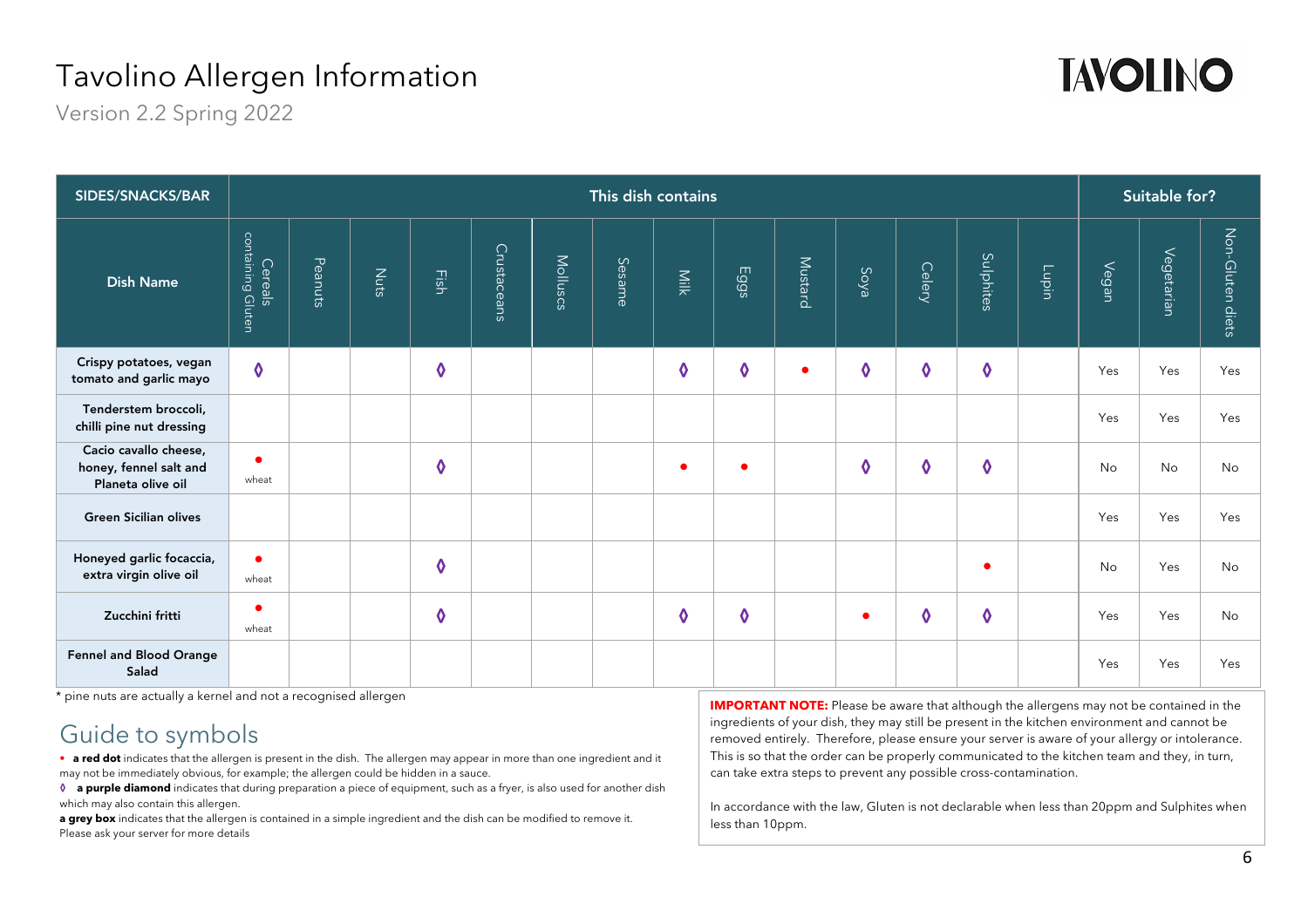

Version 2.2 Spring 2022

| <b>PUDDINGS</b>                              | This dish contains            |         |                        |      |             |          |        |           |           |         |           |        |           |       | Suitable for? |            |                     |  |
|----------------------------------------------|-------------------------------|---------|------------------------|------|-------------|----------|--------|-----------|-----------|---------|-----------|--------|-----------|-------|---------------|------------|---------------------|--|
| <b>Dish Name</b>                             | containing Gluten<br>Cereals  | Peanuts | Nuts                   | Eish | Crustaceans | Molluscs | Sesame | Milk      | Eggs      | Mustard | Soya      | Celery | Sulphites | Lupin | Vegan         | Vegetarian | Non-Gluten<br>diets |  |
| Basil, rhubarb and<br>custard pannacotta     |                               |         |                        |      |             |          |        | $\bullet$ | $\bullet$ |         |           |        |           |       | No            | No         | Yes                 |  |
| Pistachio Budino, Dark<br>Chocolate & Citrus |                               |         | $\bullet$<br>pistachio |      |             |          |        | $\bullet$ | $\bullet$ |         | $\bullet$ |        |           |       | <b>No</b>     | Yes        | Yes                 |  |
| Soft Serve Pistachio                         |                               |         | $\bullet$<br>pistachio |      |             |          |        |           |           |         |           |        |           |       | No            | Yes        | Yes                 |  |
| <b>Soft Serve Cherry</b>                     |                               |         | $\ddot{\mathbf{0}}$    |      |             |          |        | $\bullet$ |           |         |           |        |           |       | <b>No</b>     | Yes        | Yes                 |  |
| <b>Rippled Soft Serve</b>                    |                               |         | $\bullet$<br>pistachio |      |             |          |        | $\bullet$ |           |         |           |        |           |       | <b>No</b>     | Yes        | Yes                 |  |
| Affogato-pistachio soft<br>serve             |                               |         | ٠<br>pistachio         |      |             |          |        | $\bullet$ |           |         |           |        |           |       | No            | Yes        | Yes                 |  |
| <b>Balsamic Chocolate</b><br><b>Mousse</b>   | $\bullet$<br>Wheat,<br>barley |         |                        |      |             |          |        |           |           |         | ٠         |        | c         |       | <b>No</b>     | Yes        | No                  |  |

\* pine nuts are actually a kernel and not a recognised allergen

#### Guide to symbols

• **a red dot** indicates that the allergen is present in the dish. The allergen may appear in more than one ingredient and it may not be immediately obvious, for example; the allergen could be hidden in a sauce.

**! a purple diamond** indicates that during preparation a piece of equipment, such as a fryer, is also used for another dish which may also contain this allergen.

**a grey box** indicates that the allergen is contained in a simple ingredient and the dish can be modified to remove it. Please ask your server for more details

**IMPORTANT NOTE:** Please be aware that although the allergens may not be contained in the ingredients of your dish, they may still be present in the kitchen environment and cannot be removed entirely. Therefore, please ensure your server is aware of your allergy or intolerance. This is so that the order can be properly communicated to the kitchen team and they, in turn, can take extra steps to prevent any possible cross-contamination.